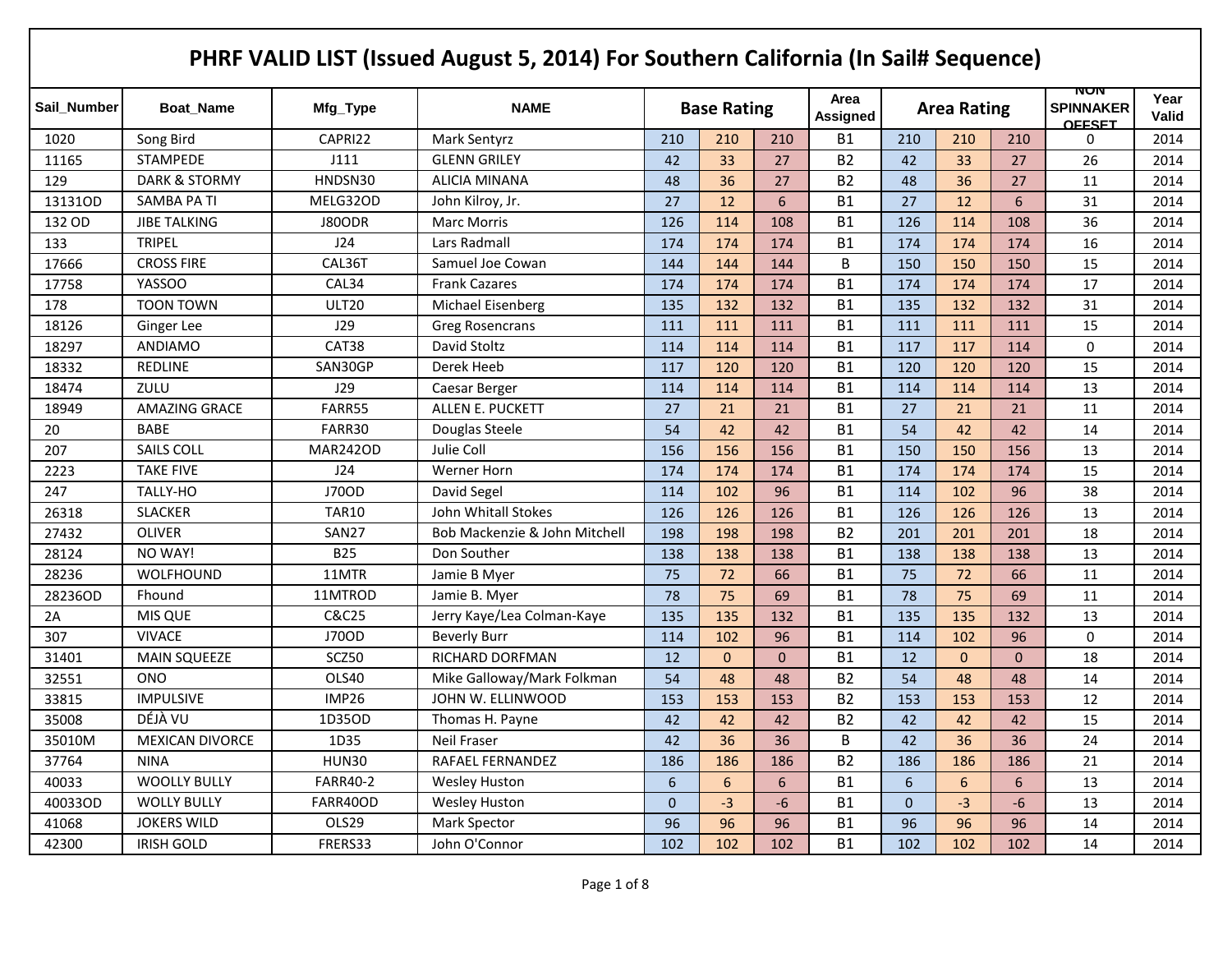|             |                         |                   | PHRF VALID LIST (Issued August 5, 2014) For Southern California (In Sail# Sequence) |       |                    |       |                         |       |                    |       |                                          |                      |
|-------------|-------------------------|-------------------|-------------------------------------------------------------------------------------|-------|--------------------|-------|-------------------------|-------|--------------------|-------|------------------------------------------|----------------------|
| Sail Number | <b>Boat Name</b>        | Mfg_Type          | <b>NAME</b>                                                                         |       | <b>Base Rating</b> |       | Area<br><b>Assigned</b> |       | <b>Area Rating</b> |       | NUN<br><b>SPINNAKER</b><br><b>OFFSET</b> | Year<br><b>Valid</b> |
| 42301       | <b>SIDEKICK</b>         | J37               | <b>BILL WEBSTER</b>                                                                 | 75    | 75                 | 75    | <b>B2</b>               | 78    | 75                 | 75    | 14                                       | 2014                 |
| 42757       | <b>TIGGER</b>           | J33               | <b>FRED COTTRELL</b>                                                                | 81    | 81                 | 81    | <b>B2</b>               | 84    | 84                 | 84    | 14                                       | 2014                 |
| 4417        | <b>DISTRAXION</b>       | X44               | Jeffery Coyle                                                                       | 36    | 33                 | 30    | <b>B2</b>               | 36    | 33                 | 30    | 22                                       | 2014                 |
| 46041       | LARK                    | <b>CAL25-2</b>    | Reeder                                                                              | 216   | 216                | 216   | <b>B1</b>               | 216   | 216                | 216   | 19                                       | 2014                 |
| 46192       | H <sub>2</sub> BLUE     | J92               | Ross Moore                                                                          | 108   | 96                 | 90    | <b>B1</b>               | 108   | 96                 | 90    | 25                                       | 2014                 |
| 46245       | <b>ZEPHYR</b>           | RANG33            | Paul May                                                                            | 150   | 150                | 150   | <b>B1</b>               | 150   | 150                | 150   | 16                                       | 2014                 |
| 46287       | <b>TWELVE BAR BLUES</b> | J105              | <b>CHARLES M. SPEAR</b>                                                             | 78    | 72                 | 66    | <b>B1</b>               | 78    | 72                 | 66    | 22                                       | 2014                 |
| 46287OD     | <b>TWELVE BAR BLUES</b> | J105OD            | <b>CHARLES M. SPEAR</b>                                                             | 90    | 84                 | 84    | <b>B1</b>               | 90    | 84                 | 84    | 28                                       | 2014                 |
| 46380       | AVET                    | <b>J80</b>        | <b>CURT JOHNSON</b>                                                                 | 120   | 108                | 102   | <b>B1</b>               | 120   | 108                | 102   | 31                                       | 2014                 |
| 46470       | <b>VELOCIRAPTOR</b>     | <b>B25</b>        | Udo Kolter                                                                          | 138   | 138                | 138   | <b>B2</b>               | 138   | 138                | 138   | 13                                       | 2014                 |
| 46522       | PAU HANA                | <b>MAR242OD</b>   | Dorian Harris                                                                       | 156   | 156                | 156   | <b>B1</b>               | 150   | 150                | 156   | 13                                       | 2014                 |
| 46565       | <b>BRAVURA</b>          | FARR44            | Paul Katz                                                                           | 33    | 33                 | 33    | <b>B1</b>               | 33    | 33                 | 33    | 11                                       | 2014                 |
| 46573       | <b>BOAT</b>             | SWAN44            | PHIL KREVOY                                                                         | 84    | 78                 | 78    | <b>B1</b>               | 84    | 78                 | 78    | 15                                       | 2014                 |
| 46575       | <b>CALAIS</b>           | DENCHO33          | <b>JERRY HUNTER</b>                                                                 | 72    | 69                 | 66    | <b>B1</b>               | 81    | 75                 | 75    | 14                                       | 2014                 |
| 46608       | <b>MAS ALEGRE</b>       | <b>CAT380</b>     | <b>FRANK MADDOCKS</b>                                                               | 120   | 120                | 120   | <b>B1</b>               | 120   | 120                | 120   | 15                                       | 2014                 |
| 46813       | <b>LIMITLESS</b>        | SAN20             | Robert J Zeigler II                                                                 | 222   | 222                | 222   | <b>B1</b>               | 222   | 222                | 222   | 18                                       | 2014                 |
| 46877       | <b>KLEXY</b>            | SPTS29            | Ed Jenkins                                                                          | 72    | 66                 | 60    | <b>B1</b>               | 78    | 72                 | 66    | 26                                       | 2014                 |
| 46879       | <b>NOAH GENDA</b>       | SPTS29            | <b>Wildred Poiesz</b>                                                               | 81    | 75                 | 69    | <b>B1</b>               | 81    | 75                 | 69    | 23                                       | 2014                 |
| 46924       | <b>TRUST ME</b>         | <b>SOV33</b>      | <b>DUNCAN CAMERON</b>                                                               | 87    | 87                 | 87    | <b>B1</b>               | 87    | 87                 | 87    | 14                                       | 2014                 |
| 46968       | Out To Play             | $Irw38-2$         | John South                                                                          | 108   | 108                | 108   | <b>B1</b>               | 108   | 108                | 108   | 0                                        | 2014                 |
| 47334       | <b>VOICE OF REASON</b>  | <b>ERC32-2</b>    | Mike Verla & Jim McCone                                                             | 180   | 180                | 180   | <b>B2</b>               | 180   | 180                | 180   | 17                                       | 2014                 |
| 47365       | <b>SEA DAME</b>         | CAL <sub>25</sub> | <b>Christine Stark</b>                                                              | 222   | 222                | 222   | <b>B1</b>               | 222   | 222                | 222   | 17                                       | 2014                 |
| 47446       | <b>STAR SEAL</b>        | CAT42             | Lee Lewis                                                                           | 108   | 102                | 102   | <b>B1</b>               | 111   | 102                | 102   | 15                                       | 2014                 |
| 47775       | <b>RAFALE</b>           | <b>TAR30</b>      | <b>ALBERT SOLBES</b>                                                                | 174   | 174                | 174   | <b>B2</b>               | 180   | 180                | 180   | 17                                       | 2014                 |
| 47918       | LA MARQUESITA           | SJUAN30           | <b>ED TSCHERNOSCHA</b>                                                              | 168   | 168                | 168   | <b>B1</b>               | 168   | 168                | 168   | 18                                       | 2014                 |
| 50018       | <b>IN FOCUS</b>         | J120              | <b>HOLT &amp; HALAINE ROSE</b>                                                      | 48    | 39                 | 36    | <b>B1</b>               | 48    | 39                 | 36    | 24                                       | 2014                 |
| 50100       | 1/2                     | <b>52 SLP</b>     | Jay Steinbeck                                                                       | $-60$ | $-63$              | $-66$ | <b>B1</b>               | $-60$ | $-63$              | $-66$ | 20                                       | 2014                 |
| 50904       | <b>PLANKTON</b>         | VIPER830          | John Staff                                                                          | 66    | 51                 | 36    | <b>B1</b>               | 66    | 51                 | 36    | 30                                       | 2014                 |
| 50995       | <b>COWABUNGA</b>        | VIPER830          | Robert Bishop                                                                       | 66    | 51                 | 39    | <b>B1</b>               | 66    | 51                 | 39    | 30                                       | 2014                 |
| 51033       | SE VUELA                | J32               | Tim Lea                                                                             | 123   | 123                | 123   | <b>B1</b>               | 123   | 123                | 123   | 16                                       | 2014                 |
| 51477       | <b>COUP D'ETAT</b>      | <b>BEN47.7</b>    | David Messier                                                                       | 24    | 24                 | 21    | <b>B1</b>               | 24    | 24                 | 21    | 12                                       | 2014                 |
| 51520       | <b>TRIUMPH</b>          | SCZ52             | Charles Saylan                                                                      | $-6$  | $-9$               | $-9$  | <b>B1</b>               | $-6$  | $-9$               | $-9$  | 12                                       | 2014                 |
| 51593       | <b>SHEETS</b>           | <b>JNU52.2T</b>   | <b>ROSS PEARLMAN</b>                                                                | 75    | 69                 | 69    | <b>B1</b>               | 75    | 69                 | 69    | 14                                       | 2014                 |
| 51678       | <b>BE JOLY</b>          | BEN50M            | Charles Rosen                                                                       | 78    | 78                 | 78    | <b>B2</b>               | 78    | 78                 | 78    | 18                                       | 2014                 |
| 52158       | <b>RELIANCE</b>         | <b>BEN331</b>     | Stu Coleman                                                                         | 150   | 150                | 150   | <b>B1</b>               | 150   | 150                | 150   | 21                                       | 2014                 |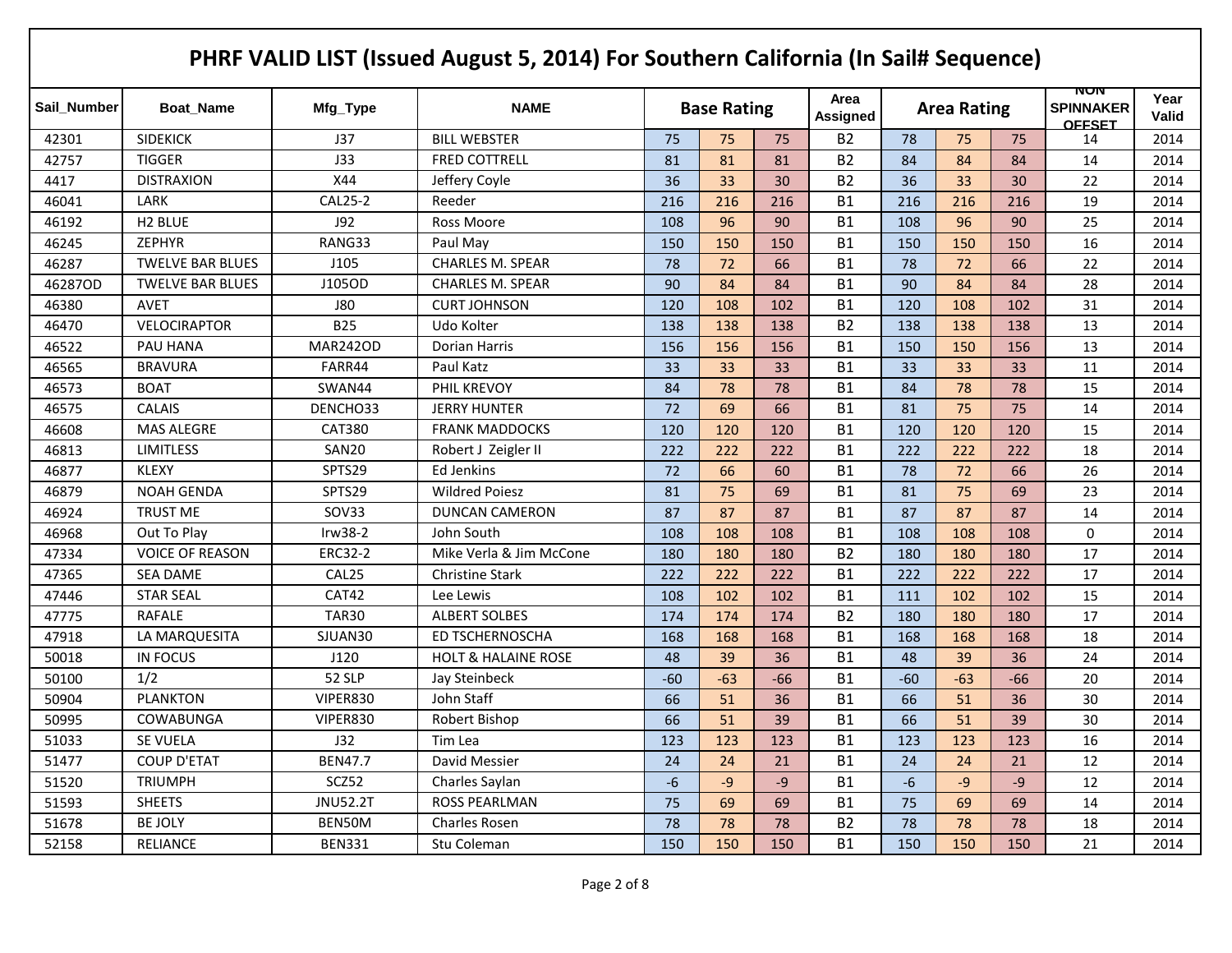|             |                       |                 | PHRF VALID LIST (Issued August 5, 2014) For Southern California (In Sail# Sequence) |       |                    |       |                  |       |                    |       |                                          |               |
|-------------|-----------------------|-----------------|-------------------------------------------------------------------------------------|-------|--------------------|-------|------------------|-------|--------------------|-------|------------------------------------------|---------------|
| Sail Number | <b>Boat Name</b>      | Mfg_Type        | <b>NAME</b>                                                                         |       | <b>Base Rating</b> |       | Area<br>Assigned |       | <b>Area Rating</b> |       | NUN<br><b>SPINNAKER</b><br><b>OFFSET</b> | Year<br>Valid |
| 52242       | <b>ASTRID</b>         | $X-362$         | Jon Rush Gomez                                                                      | 72    | 72                 | 72    | <b>B1</b>        | 66    | 66                 | 66    | 12                                       | 2014          |
| 52555       | <b>ELIXIR</b>         | <b>NM50</b>     | Chad Downey                                                                         | $-21$ | $-21$              | $-24$ | <b>B1</b>        | $-21$ | $-21$              | $-24$ | 10                                       | 2014          |
| 52585       | <b>FORGIVENESS</b>    | J133            | Joe Simpkins                                                                        | 18    | 12                 | 9     | <b>B1</b>        | 18    | 12                 | 9     | 22                                       | 2014          |
| 52727       | <b>FLASH PACKET</b>   | <b>BEN40.7</b>  | Peter Stazicker                                                                     | 54    | 54                 | 54    | <b>B1</b>        | 54    | 54                 | 54    | 12                                       | 2014          |
| 52OD        | <b>LOONEY TUNES</b>   | <b>ULT20</b>    | Brownette                                                                           | 138   | 138                | 138   | <b>B1</b>        | 138   | 138                | 138   | 44                                       | 2014          |
| 559         | <b>STINK BUG</b>      | SAN20           | R. TUCKER STRASSER                                                                  | 222   | 222                | 222   | <b>B1</b>        | 222   | 222                | 222   | 18                                       | 2014          |
| 56044       | <b>GLORIOUS</b>       | <b>CAT320</b>   | <b>MIKE &amp; DIANA THUNEY</b>                                                      | 150   | 150                | 150   | <b>B1</b>        | 150   | 150                | 150   | 18                                       | 2014          |
| 56049       | <b>BRAVADO</b>        | <b>HUN43</b>    | <b>KENNETH SILVERSTEIN</b>                                                          | 108   | 102                | 102   | <b>B1</b>        | 108   | 102                | 102   | 13                                       | 2014          |
| 56052       | <b>ISLAND TIME</b>    | PACSEA37        | James Peter                                                                         | 204   | 174                | 174   | <b>B1</b>        | 204   | 174                | 174   | 23                                       | 2014          |
| 56054       | <b>FAST REORRG</b>    | <b>HUN50</b>    | Ron Orr                                                                             | 51    | 42                 | 39    | <b>B1</b>        | 51    | 42                 | 39    | 29                                       | 2014          |
| 56074       | <b>BETTY</b>          | J32             | <b>Scott McKenney</b>                                                               | 123   | 123                | 123   | <b>B1</b>        | 123   | 123                | 123   | 16                                       | 2014          |
| 56111       | <b>CANUK V</b>        | <b>HUN33.0</b>  | Richard N. Norman                                                                   | 162   | 162                | 162   | <b>B1</b>        | 162   | 162                | 162   | 12                                       | 2014          |
| 56127       | A CAPPELLA            | <b>CAT320</b>   | <b>DENNIS M. BROWNE</b>                                                             | 150   | 150                | 150   | <b>B2</b>        | 150   | 150                | 150   | 15                                       | 2014          |
| 56136       | <b>BELLA VITA</b>     | <b>BEN36.7</b>  | <b>MARTIN L. BURKE</b>                                                              | 81    | 81                 | 84    | <b>B2</b>        | 81    | 81                 | 84    | 13                                       | 2014          |
| 56136A      | <b>BELLA VITA</b>     | <b>BEN36.7</b>  | Martin L. Burke                                                                     | 69    | 69                 | 69    | <b>B2</b>        | 69    | 69                 | 69    | 13                                       | 2014          |
| 56206       | <b>MARISOL</b>        | <b>HUN410</b>   | Stephen Ronk                                                                        | 111   | 108                | 108   | <b>B1</b>        | 111   | 108                | 108   | $\overline{7}$                           | 2014          |
| 56272       | <b>TURN KEY</b>       | J92             | Don L. Hedges                                                                       | 108   | 96                 | 90    | <b>B1</b>        | 108   | 96                 | 90    | 26                                       | 2014          |
| 56336       | <b>FRENCH KISS</b>    | <b>BEN44.7</b>  | Gini Chilton                                                                        | 39    | 39                 | 39    | <b>B1</b>        | 39    | 39                 | 39    | 11                                       | 2014          |
| 56338       | <b>TARDIS</b>         | <b>CAT380</b>   | Peter Glick                                                                         | 120   | 120                | 120   | <b>B1</b>        | 120   | 120                | 120   | 15                                       | 2014          |
| 56384       | MEIMI <sub>2</sub>    | COL24CH         | <b>Michael Devine</b>                                                               | 258   | 258                | 258   | <b>B1</b>        | 258   | 258                | 258   | 17                                       | 2014          |
| 56431       | LA COMETA             | <b>BEN323</b>   | Audry Mariett/Gary Gilpin(Agent)                                                    | 156   | 150                | 150   | <b>B1</b>        | 156   | 150                | 150   | 15                                       | 2014          |
| 56447       | <b>GREEN DRAGON 2</b> | <b>BEN44.7</b>  | Gary Green                                                                          | 39    | 39                 | 39    | <b>B1</b>        | 39    | 39                 | 39    | 11                                       | 2014          |
| 56456       | LUGANO                | <b>BEN40.7</b>  | <b>Mark Stratton</b>                                                                | 51    | 54                 | 57    | <b>B1</b>        | 60    | 60                 | 60    | 12                                       | 2014          |
| 56468       | <b>KAHOLO</b>         | J40             | <b>Martin Falk</b>                                                                  | 87    | 87                 | 87    | <b>B1</b>        | 87    | 87                 | 87    | 16                                       | 2014          |
| 56470       | <b>BY DESIGN</b>      | <b>BEN36.7</b>  | Oliver, Lauren & Lori Garrett                                                       | 81    | 81                 | 84    | <b>B1</b>        | 81    | 81                 | 84    | 13                                       | 2014          |
| 56480       | <b>SPITFIRE</b>       | J109OD          | Norman Sloan                                                                        | 75    | 69                 | 69    | <b>B1</b>        | 75    | 69                 | 69    | 30                                       | 2014          |
| 56550       | <b>JANINA</b>         | SCZ27           | Mark Keller                                                                         | 138   | 138                | 138   | <b>B1</b>        | 138   | 138                | 138   | 17                                       | 2014          |
| 56572       | <b>MANDY K</b>        | ALBIN28         | <b>JIM HASKELL</b>                                                                  | 198   | 198                | 198   | <b>B2</b>        | 198   | 198                | 198   | 17                                       | 2014          |
| 56573       | <b>PROMETHEUS</b>     | <b>HUN35.5L</b> | George Biddle                                                                       | 141   | 135                | 135   | <b>B1</b>        | 141   | 135                | 135   | 17                                       | 2014          |
| 56594       | <b>AVANTI</b>         | JNNU54DS        | Jim Labarge                                                                         | 72    | 72                 | 72    | B1               | 72    | 72                 | 72    | 17                                       | 2014          |
| 56612       | Shelter               | CAT30           | Cord Thomas                                                                         | 192   | 192                | 192   | B1               | 192   | 192                | 192   | 17                                       | 2014          |
| 56700       | <b>DUCHESS</b>        | CAT42II         | Ron Jacobs                                                                          | 108   | 102                | 102   | <b>B1</b>        | 108   | 102                | 102   | 15                                       | 2014          |
| 56714       | LUMIERE               | <b>BEN49</b>    | Carl Marusaki, MD                                                                   | 75    | 72                 | 72    | <b>B1</b>        | 75    | 75                 | 72    | 14                                       | 2014          |
| 56732       | SHERIDAN MAE          | CAT36           | <b>Steven Davis</b>                                                                 | 144   | 144                | 144   | <b>B1</b>        | 144   | 144                | 144   | 16                                       | 2014          |
| 56732M      | Sheridan Mae          | CAT36           | <b>Steven Davis</b>                                                                 | 138   | 135                | 135   | <b>B2</b>        | 138   | 135                | 135   | 0                                        | 2014          |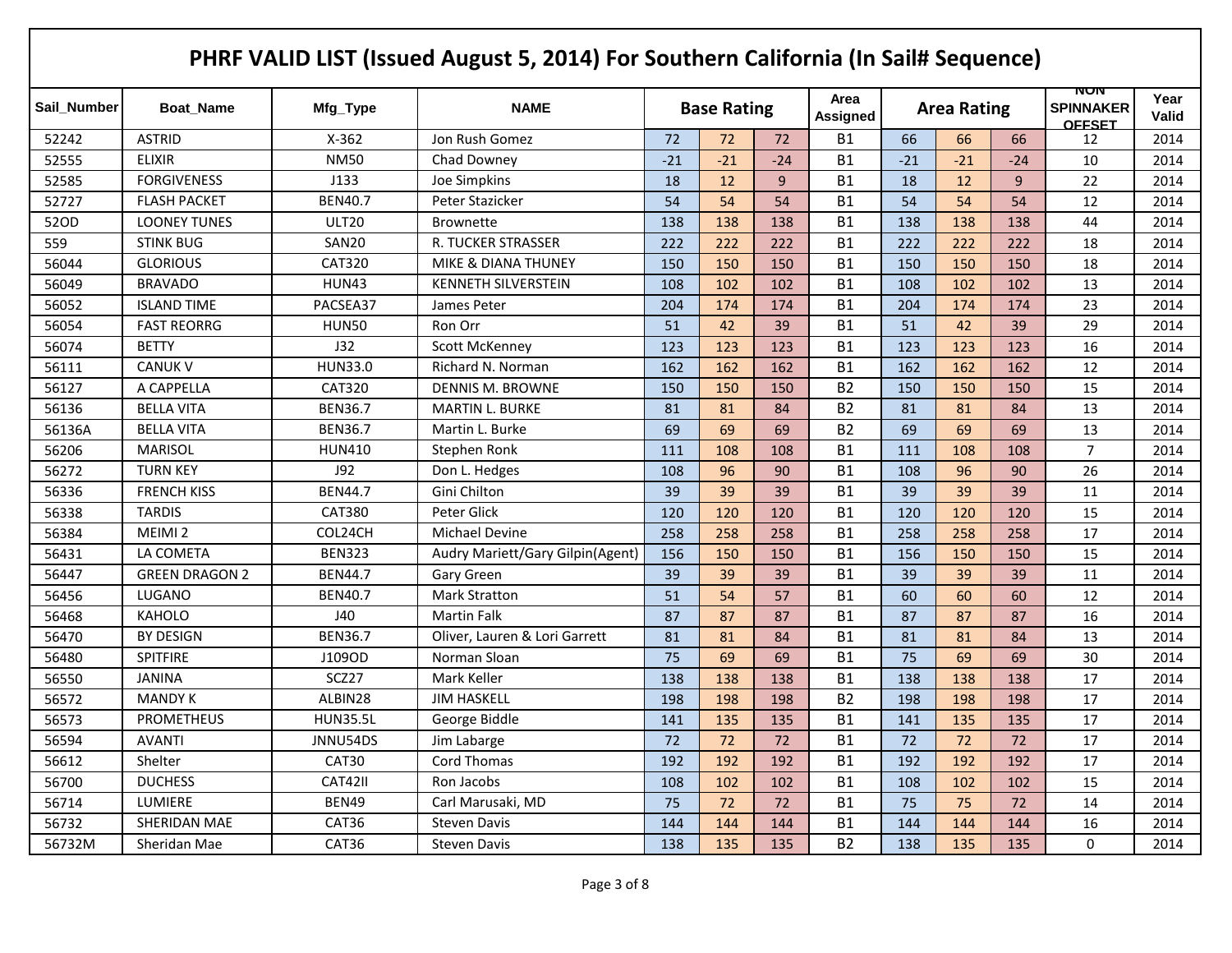|             |                      |                      | PHRF VALID LIST (Issued August 5, 2014) For Southern California (In Sail# Sequence) |       |                    |       |                  |       |                    |       |                                          |               |
|-------------|----------------------|----------------------|-------------------------------------------------------------------------------------|-------|--------------------|-------|------------------|-------|--------------------|-------|------------------------------------------|---------------|
| Sail Number | <b>Boat Name</b>     | Mfg_Type             | <b>NAME</b>                                                                         |       | <b>Base Rating</b> |       | Area<br>Assigned |       | <b>Area Rating</b> |       | NUN<br><b>SPINNAKER</b><br><b>OFFSET</b> | Year<br>Valid |
| 56773       | <b>MAKANI II</b>     | CAT34-II             | Edward J. Chadroff                                                                  | 150   | 150                | 150   | <b>B1</b>        | 150   | 150                | 150   | 17                                       | 2014          |
| 56775       | <b>SOLACE</b>        | PACSEA31             | Todd D. Thibodo                                                                     | 204   | 192                | 192   | <b>B1</b>        | 204   | 192                | 192   | 19                                       | 2014          |
| 56782       | <b>MIDNIGHT RUN</b>  | <b>CAT320</b>        | <b>JOHN DEAN</b>                                                                    | 150   | 150                | 150   | <b>B2</b>        | 150   | 150                | 150   | 15                                       | 2014          |
| 56791       | <b>TWO IMPULSIVE</b> | <b>BEN523</b>        | Ed Cunningham                                                                       | 42    | 30                 | 27    | <b>B1</b>        | 42    | 30                 | 27    | 13                                       | 2014          |
| 56802       | <b>LORA LEE</b>      | NPT <sub>275</sub>   | <b>Brian Hancock</b>                                                                | 198   | 198                | 198   | <b>B1</b>        | 198   | 198                | 198   | 18                                       | 2014          |
| 56818       | <b>ASTRO</b>         | JNNU49SP             | <b>Christopher Ashley</b>                                                           | 75    | 72                 | 72    | <b>B2</b>        | 75    | 72                 | 72    | 13                                       | 2014          |
| 56822       | aMuse                | <b>BEN43</b>         | Andrew Berman                                                                       | 75    | 72                 | 72    | <b>B1</b>        | 75    | 72                 | 72    | 0                                        | 2014          |
| 56834       | <b>ENCORE</b>        | <b>BEN411</b>        | <b>Howard Rosenberg</b>                                                             | 102   | 102                | 102   | <b>B1</b>        | 102   | 102                | 102   | 19                                       | 2014          |
| 56840       | <b>LIN'S ARK</b>     | <b>CAT350</b>        | Peter B. Arkin                                                                      | 132   | 132                | 132   | <b>B1</b>        | 132   | 132                | 132   | 16                                       | 2014          |
| 56859       | <b>GO FOR IT</b>     | S26.7                | <b>Timothy Martin</b>                                                               | 198   | 198                | 204   | <b>B1</b>        | 198   | 198                | 204   | 14                                       | 2014          |
| 56867       | <b>ABOUT TIME</b>    | <b>CAT445</b>        | <b>RAY DURAND</b>                                                                   | 90    | 87                 | 84    | <b>B1</b>        | 90    | 87                 | 84    | 14                                       | 2014          |
| 56871       | <b>GRACE</b>         | BEN300F              | Jindrich Dokonal                                                                    | 123   | 120                | 117   | <b>B1</b>        | 123   | 120                | 117   | 15                                       | 2014          |
| 56878       | <b>WINGS</b>         | Capri 22             | Rene Hollander                                                                      | 210   | 210                | 210   | <b>B1</b>        | 210   | 210                | 210   | 16                                       | 2014          |
| 56879       | Dandylion            | Harbor <sub>20</sub> | Angel O'Mahony                                                                      | 204   | 198                | 198   | <b>B1</b>        | 204   | 198                | 198   | 13                                       | 2014          |
| 56883       | Shell Shocked        | CAT27                | Donny Hinchcliffe                                                                   | 204   | 204                | 204   | <b>B1</b>        | 204   | 204                | 204   | 18                                       | 2014          |
| 56900       | <b>ESPRIT</b>        | CAL25                | <b>Marie Rogers</b>                                                                 | 222   | 222                | 222   | <b>B1</b>        | 222   | 222                | 222   | 17                                       | 2014          |
| 56912       | PERSISTENCE          | J109OD               | <b>BRYCE BENJAMIN</b>                                                               | 75    | 69                 | 69    | <b>B1</b>        | 75    | 69                 | 69    | 30                                       | 2014          |
| 56913       | AQUABELLA            | J105                 | Inglis                                                                              | 78    | 72                 | 66    | B                | 78    | 72                 | 66    | 24                                       | 2014          |
| 56913OD     | AQUABELLA            | J105OD               | Inglis                                                                              | 90    | 84                 | 84    | B                | 90    | 84                 | 84    | 31                                       | 2014          |
| 56976       | <b>SPECIAL MUTI</b>  | SAN20                | <b>Gregory Morey</b>                                                                | 222   | 222                | 222   | <b>B1</b>        | 222   | 222                | 222   | 17                                       | 2014          |
| 57039       | CAMELOT              | ISL36                | <b>JAMES DOHERTY</b>                                                                | 144   | 144                | 144   | <b>B1</b>        | 144   | 144                | 144   | 22                                       | 2014          |
| 57990       | <b>HOT RUM</b>       | <b>CF33</b>          | <b>ALBERT CASTILLON</b>                                                             | 117   | 117                | 117   | <b>B2</b>        | 117   | 117                | 117   | 16                                       | 2014          |
| 582OD       | <b>ROCINANTE</b>     | J105OD               | Juan Lois                                                                           | 90    | 84                 | 84    | <b>B1</b>        | 90    | 84                 | 84    | 31                                       | 2014          |
| 59          | <b>JAYA</b>          | J70OD                | Craig Tallman                                                                       | 114   | 102                | 96    | B                | 114   | 102                | 96    | 0                                        | 2014          |
| 594         | <b>G-RATED</b>       | CAT42                | Sidney & Mark Lampert                                                               | 108   | 102                | 102   | <b>B1</b>        | 111   | 102                | 102   | 15                                       | 2014          |
| 60404       | <b>CHEETAH</b>       | PER68                | Chris Slagerman                                                                     | $-66$ | $-66$              | $-72$ | <b>B1</b>        | $-66$ | $-66$              | $-72$ | 11                                       | 2014          |
| 60420       | <b>ALTHEA</b>        | BEN30F               | Kevin Chapman                                                                       | 84    | 78                 | 78    | <b>B1</b>        | 84    | 78                 | 78    | 21                                       | 2014          |
| 60477       | THIRSTY 30           | First30R             | <b>Charles Devanneaux</b>                                                           | 81    | 75                 | 75    | <b>B1</b>        | 81    | 75                 | 75    | 21                                       | 2014          |
| 63163       | RUBICON III          | CONTES33             | <b>ROD PERCIVAL</b>                                                                 | 138   | 138                | 138   | <b>B1</b>        | 138   | 138                | 138   | 13                                       | 2014          |
| 6332        | <b>KRAZY KAT</b>     | CAT30                | Albert Algaze                                                                       | 192   | 192                | 192   | <b>B1</b>        | 192   | 192                | 192   | 17                                       | 2014          |
| 67182       | <b>LIGHTNING</b>     | <b>ERC35-2</b>       | JOHN MELVILLE, JR.                                                                  | 150   | 150                | 150   | <b>B1</b>        | 156   | 156                | 150   | 16                                       | 2014          |
| 67332       | <b>GREEN LIGHT</b>   | PET34                | <b>NANCY SAMOVAR</b>                                                                | 120   | 120                | 120   | <b>B1</b>        | 120   | 120                | 120   | 17                                       | 2014          |
| 67425       | <b>FRICTION LOSS</b> | J30                  | Shawn Ivie & Daniel Taron                                                           | 138   | 138                | 138   | <b>B1</b>        | 138   | 138                | 138   | 14                                       | 2014          |
| 67425M      | <b>FRICTION LOSS</b> | J30                  | Shawn Ivie                                                                          | 135   | 135                | 135   | <b>B1</b>        | 135   | 135                | 135   | 14                                       | 2014          |
| 675         | MISS DEMEANOR        | <b>J80</b>           | David Angers                                                                        | 120   | 108                | 102   | <b>B1</b>        | 120   | 108                | 102   | 31                                       | 2014          |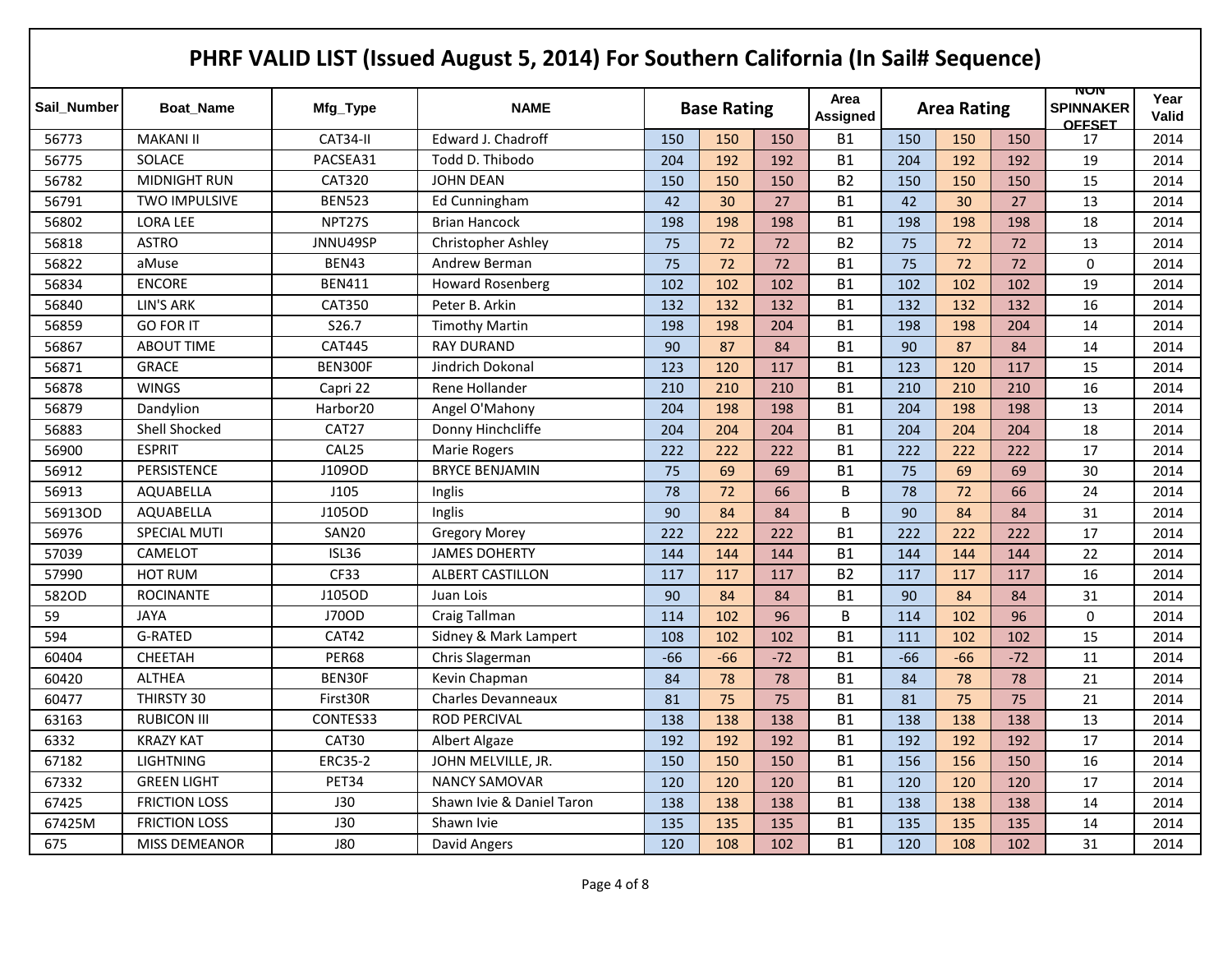|             |                             |                   | PHRF VALID LIST (Issued August 5, 2014) For Southern California (In Sail# Sequence) |     |                    |              |                  |     |                    |          |                                          |                      |
|-------------|-----------------------------|-------------------|-------------------------------------------------------------------------------------|-----|--------------------|--------------|------------------|-----|--------------------|----------|------------------------------------------|----------------------|
| Sail_Number | <b>Boat Name</b>            | Mfg_Type          | <b>NAME</b>                                                                         |     | <b>Base Rating</b> |              | Area<br>Assigned |     | <b>Area Rating</b> |          | NUN<br><b>SPINNAKER</b><br><b>OFFSET</b> | Year<br><b>Valid</b> |
| 675OD       | <b>MISS DEMEANOR</b>        | <b>J80ODR</b>     | David Angers                                                                        | 126 | 114                | 108          | <b>B1</b>        | 126 | 114                | 108      | 29                                       | 2014                 |
| 67750       | <b>ROOSTER TAIL</b>         | OLS30             | FREDRIC L. EDELMAN                                                                  | 96  | 96                 | 96           | <b>B1</b>        | 99  | 96                 | 93       | 15                                       | 2014                 |
| 67777       | AERIAGNIE                   | <b>C&amp;C40T</b> | <b>CECILE SCHWEDES</b>                                                              | 84  | 84                 | 84           | <b>B1</b>        | 96  | 96                 | 96       | 15                                       | 2014                 |
| 67788       | <b>JUBILATION</b>           | CHOATE40          | <b>RON BROWNELL</b>                                                                 | 78  | 78                 | 78           | <b>B2</b>        | 78  | 78                 | 78       | 15                                       | 2014                 |
| 67803       | <b>SLOW POKE</b>            | RANGR23T          | <b>BRIAN RADAMAKER</b>                                                              | 216 | 216                | 216          | <b>B1</b>        | 216 | 216                | 216      | 14                                       | 2014                 |
| 67813       | ARIEL                       | TURNER40          | HUGH B. MCINTYRE                                                                    | 72  | 72                 | 72           | <b>B1</b>        | 72  | 72                 | 72       | 15                                       | 2014                 |
| 67832       | <b>BLOW ME</b>              | MORG27            | <b>Bob Gray</b>                                                                     | 168 | 168                | 168          | <b>B1</b>        | 168 | 168                | 168      | 18                                       | 2014                 |
| 69140       | <b>WAHOO GRAFIX</b>         | SOV33             | <b>Richard Kelton</b>                                                               | 87  | 87                 | 87           | <b>B1</b>        | 87  | 87                 | 87       | 14                                       | 2014                 |
| 69348S      | PADDY WAGON                 | ROSS40            | <b>Richard &amp; Janice Mainland</b>                                                | 38  | 27                 | 24           | <b>B1</b>        | 38  | 27                 | 24       | 11                                       | 2014                 |
| 7026        | TRIGGER FISH 5              | <b>BEN40.7</b>    | <b>Steve Troeger</b>                                                                | 51  | 54                 | 57           | <b>B1</b>        | 60  | 60                 | 60       | 12                                       | 2014                 |
| 7035        | <b>GRATEFUL DAZE</b>        | CUST38            | MARK L. WATERS                                                                      | 168 | 162                | 156          | <b>B2</b>        | 168 | 162                | 156      | 21                                       | 2014                 |
| 7060        | <b>MANATEA</b>              | SEASM650          | <b>Bob Hayward</b>                                                                  | 6   | $\mathbf{0}$       | $\mathbf{0}$ | <b>B1</b>        | 6   | $\Omega$           | $\Omega$ | 18                                       | 2014                 |
| 7067        | SPRAY                       | J109              | Peter Nelson                                                                        | 63  | 57                 | 54           | <b>B1</b>        | 63  | 57                 | 54       | 24                                       | 2014                 |
| 7067OD      | <b>SPRAY</b>                | J109OD            | Peter Nelson                                                                        | 75  | 69                 | 69           | <b>B1</b>        | 75  | 69                 | 69       | 30                                       | 2014                 |
| 7090        | <b>TBD</b>                  | <b>TAR101</b>     | <b>DAVID BROWN</b>                                                                  | 75  | 69                 | 63           | <b>B1</b>        | 75  | 69                 | 63       | 23                                       | 2014                 |
| 7101        | <b>C &amp; CEANNE SAILE</b> | <b>TAR101</b>     | Geoffrey Roth                                                                       | 75  | 69                 | 63           | B                | 75  | 69                 | 63       | 30                                       | 2014                 |
| 7121        | <b>\$EA NOTE</b>            | J100              | RONALD WOOD                                                                         | 78  | 69                 | 66           | <b>B1</b>        | 78  | 69                 | 66       | 16                                       | 2014                 |
| 7136        | <b>TIME OUT</b>             | <b>CAT470T</b>    | Michael Schau                                                                       | 93  | 90                 | 90           | <b>B1</b>        | 93  | 90                 | 90       | 14                                       | 2014                 |
| 7159        | <b>TRANSFORMER</b>          | <b>BEN523</b>     | Joel R. Young                                                                       | 42  | 39                 | 33           | <b>B1</b>        | 42  | 39                 | 33       | 16                                       | 2014                 |
| 7159M       | <b>TRANSFORMER</b>          | <b>BEN523</b>     | JOEL R YOUNG                                                                        | 42  | 39                 | 33           | <b>B1</b>        | 42  | 39                 | 33       | 0                                        | 2014                 |
| 7167        | <b>SEA FLOURISHES</b>       | <b>BEN343</b>     | Michael J. Quigley                                                                  | 144 | 147                | 147          | <b>B1</b>        | 144 | 147                | 147      | 19                                       | 2014                 |
| 7173        | CARMAGNOLE                  | BEN45F            | Dan Howard                                                                          | 30  | 30                 | 30           | <b>B1</b>        | 30  | 30                 | 30       | 13                                       | 2014                 |
| 7181        | <b>VIVA LA VIDA</b>         | BEN30F            | <b>Tim Clarke</b>                                                                   | 84  | 78                 | 78           | <b>B1</b>        | 84  | 78                 | 78       | 21                                       | 2014                 |
| 72          | <b>TIGRIS</b>               | <b>FT10OD</b>     | George Kovacs                                                                       | 54  | 48                 | 42           | <b>B1</b>        | 54  | 48                 | 42       | $\mathbf 0$                              | 2014                 |
| 7229        | <b>DESPERADO</b>            | <b>BEN473</b>     | Steven Huff                                                                         | 66  | 66                 | 66           | <b>B1</b>        | 66  | 66                 | 66       | 18                                       | 2014                 |
| 7250        | <b>CELERITY</b>             | CAT42II           | <b>Bruce Bilson</b>                                                                 | 108 | 102                | 102          | <b>B1</b>        | 108 | 102                | 102      | 15                                       | 2014                 |
| 7255        | Mistral                     | <b>TAR101</b>     | Dan McGanty                                                                         | 75  | 69                 | 63           | <b>B1</b>        | 75  | 69                 | 63       | $\mathbf 0$                              | 2014                 |
| 7256        | <b>Blah Blah Blah</b>       | Catalina 22       | Joel Young                                                                          | 270 | 270                | 270          | <b>B1</b>        | 270 | 270                | 270      | 18                                       | 2014                 |
| 7271        | <b>WAHZOO</b>               | SAN30pc           | William Wells                                                                       | 120 | 123                | 123          | <b>B1</b>        | 120 | 123                | 123      | 15                                       | 2014                 |
| 7278        | <b>JUNGLE JIM</b>           | JNNU49P           | Jim Maslon                                                                          | 72  | 69                 | 69           | <b>B1</b>        | 72  | 69                 | 69       | 14                                       | 2014                 |
| 7311        | <b>JATO</b>                 | J111              | Michael Moorhead/Bill Webster                                                       | 42  | 33                 | 27           | <b>B2</b>        | 42  | 33                 | 27       | 33                                       | 2014                 |
| 7336        | CHUTZPAH                    | CAT36MK2          | Andrew J. Natker                                                                    | 144 | 144                | 144          | <b>B1</b>        | 144 | 144                | 144      | 21                                       | 2014                 |
| 7340        | <b>WIDGET</b>               | <b>BEN323</b>     | Jonathan Gathrid                                                                    | 156 | 150                | 150          | <b>B1</b>        | 156 | 150                | 150      | 15                                       | 2014                 |
| 7346        | LIKE A CHARM                | OUTBND46          | Norm and Bari Belcher                                                               | 93  | 87                 | 87           | <b>B1</b>        | 93  | 87                 | 87       | 20                                       | 2014                 |
| 7388        | <b>RUNAWAY</b>              | S&T36             | Eric Lambert                                                                        | 132 | 126                | 123          | <b>B1</b>        | 132 | 126                | 123      | 15                                       | 2014                 |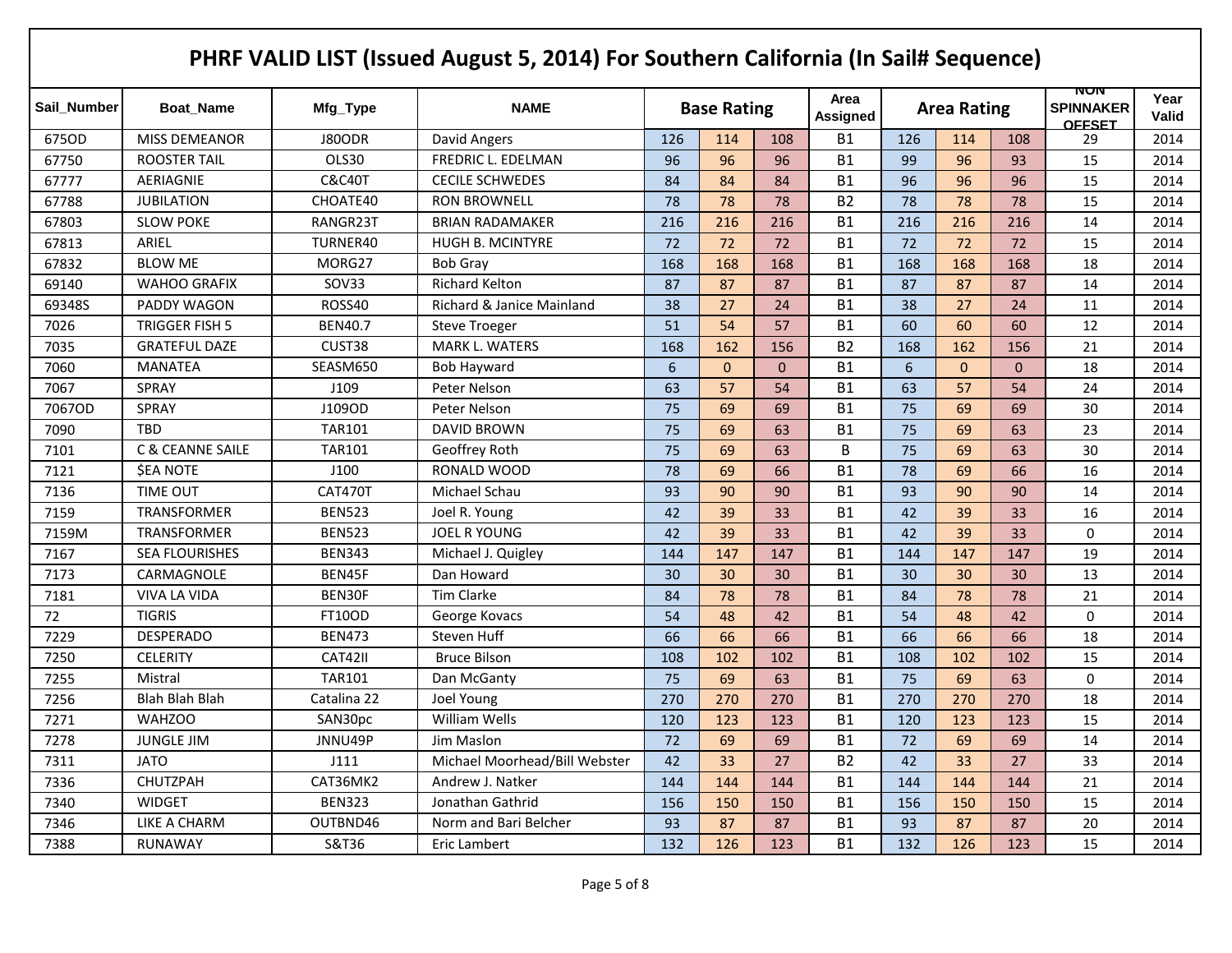| Sail Number | <b>Boat Name</b>    | Mfg_Type          | <b>NAME</b>               | <b>Base Rating</b> |        |              | Area<br>Assigned |                | <b>Area Rating</b> |                | NUN<br><b>SPINNAKER</b><br><b>OFFSET</b> | Year<br>Valid |
|-------------|---------------------|-------------------|---------------------------|--------------------|--------|--------------|------------------|----------------|--------------------|----------------|------------------------------------------|---------------|
| 7472        | My Time 3           | Catalina 42       | n BeachGeorge Maronich    | 108                | 102    | 102          | <b>B1</b>        | 108            | 102                | 102            | 15                                       | 2014          |
| 7484        | <b>RENEGADE</b>     | CAL <sub>20</sub> | <b>Richard Horner</b>     | 267                | 267    | 267          | <b>B1</b>        | 267            | 267                | 267            | 15                                       | 2014          |
| 7485        | <b>SUNSHINE</b>     | COL26-2           | <b>LEONARD GORDON</b>     | 228                | 228    | 228          | <b>B1</b>        | 228            | 228                | 228            | 18                                       | 2014          |
| 7558        | <b>SEA DIAMOND</b>  | CAT34-II          | Douglas Williams          | 150                | 150    | 150          | <b>B1</b>        | 150            | 150                | 150            | 17                                       | 2014          |
| 7607        | <b>ARTSEA</b>       | GRNSOL45          | Martin G. Laffer          | 81                 | 75     | 75           | <b>B1</b>        | 81             | 75                 | 75             | 17                                       | 2014          |
| 7627        | <b>JUBILATION</b>   | J100              | Lenny Shabes              | 78                 | 69     | $\mathbf 0$  | <b>B1</b>        | 78             | 69                 | $\overline{0}$ | 13                                       | 2014          |
| 7627M       | <b>JUBILATION</b>   | J100M             | Lenny Shabes              | 72                 | 66     | 60           | <b>B1</b>        | 72             | 66                 | 60             | 13                                       | 2014          |
| 7627OD      | <b>JUBILATION</b>   | J100OD            | Lenny Shabes              | 90                 | 87     | $\mathbf{0}$ | <b>B1</b>        | 93             | 87                 | $\Omega$       | 22                                       | 2014          |
| 7661        | <b>PACIFIC</b>      | JNNU43SD          | <b>Whitney Green</b>      | 114                | 114    | 114          | <b>B1</b>        | 114            | 114                | 114            | 18                                       | 2014          |
| 7676        | <b>ARIANA</b>       | CAL40M            | David Kelly               | 105                | 102    | 99           | <b>B2</b>        | 105            | 102                | 99             | 16                                       | 2014          |
| 76874       | PARACLETE           | <b>HUN42</b>      | <b>William Binder</b>     | 102                | 96     | 96           | <b>B1</b>        | 102            | 96                 | 96             | 18                                       | 2014          |
| 77000A      | PENDRAGON IV        | DAV52             | JOHN MACLAURIN            | $-57$              | $-66$  | $-72$        | <b>B1</b>        | $-57$          | $-66$              | $-72$          | 16                                       | 2014          |
| 77000C      | PENDRAGON IV        | DAV52             | JOHN MACLAURIN            | $-54$              | $-60$  | $-66$        | <b>B1</b>        | $-54$          | $-60$              | $-66$          | 21                                       | 2014          |
| 77026       | <b>QUAMICHAN</b>    | DAV44             | SANDY/GREGORY/PETER CLARK | 54                 | 54     | 54           | <b>B1</b>        | 66             | 66                 | 66             | 11                                       | 2014          |
| 7707        | <b>GHOST II</b>     | <b>FARR395</b>    | Al Berg                   | 36                 | 30     | 30           | <b>B1</b>        | 39             | 30                 | 27             | 27                                       | 2014          |
| 77074       | <b>CHALLENGE</b>    | OLS30             | John Pettit               | 96                 | 96     | 96           | <b>B1</b>        | 99             | 96                 | 93             | 15                                       | 2014          |
| 77194       | <b>GUSTO</b>        | SAN20             | <b>CLARK GARRETT</b>      | 222                | 222    | 222          | <b>B1</b>        | 222            | 222                | 222            | 18                                       | 2014          |
| 7733        | <b>RONDO</b>        | <b>BEN423</b>     | <b>STEVEN FINK</b>        | 108                | 102    | 108          | <b>B1</b>        | 108            | 102                | 108            | 16                                       | 2014          |
| 77333       | <b>SUPERSTAR</b>    | CAT38             | Steve Zimmerman           | 114                | 114    | 114          | <b>B1</b>        | 114            | 114                | 114            | 17                                       | 2014          |
| 7744A       | PENDRAGON 6         | DAV70             | John Maclaurin            | $-147$             | $-153$ | $-156$       | <b>B1</b>        | $-147$         | $-153$             | $-156$         | 12                                       | 2014          |
| 77459       | <b>BANDIT</b>       | SAN20             | <b>Bruce Fleck</b>        | 222                | 222    | 222          | <b>B1</b>        | 222            | 222                | 222            | 18                                       | 2014          |
| 7777        | <b>ECHO</b>         | TARTAN101         | <b>William A Mueller</b>  | 75                 | 69     | 63           | <b>B1</b>        | 75             | 69                 | 63             | 30                                       | 2014          |
| 7835        | <b>SANDPIPER 2</b>  | CAL30-2M          | Ronald R Brasi            | 168                | 168    | 168          | B                | 168            | 168                | 168            | 15                                       | 2014          |
| 7863        | <b>PACIFICA</b>     | ISLCLP44          | <b>MARK PINKERTON</b>     | 156                | 156    | 156          | <b>B1</b>        | 156            | 156                | 156            | 17                                       | 2014          |
| 7888        | <b>IMMIGRATOR</b>   | CAT42             | Neville Asherson          | 108                | 102    | 102          | <b>B1</b>        | 108            | 102                | 102            | 15                                       | 2014          |
| 7902        | <b>WIND DANCER</b>  | <b>TAY47</b>      | Joseph Ebin               | 102                | 90     | 87           | <b>B1</b>        | 102            | 90                 | 87             | 18                                       | 2014          |
| 79048       | <b>CARMAGNOLE 3</b> | Ben 36.7 First    | Dan Howard                | 81                 | 81     | 84           | <b>B1</b>        | 81             | 81                 | 84             | 13                                       | 2014          |
| 7914        | DOUBLE DOWN         | J92               | <b>Brian Kerr</b>         | 108                | 96     | 90           | <b>B1</b>        | 108            | 96                 | 90             | 26                                       | 2014          |
| 7919        | <b>MANITOU</b>      | <b>BEN473</b>     | <b>Stephen A Mallery</b>  | 66                 | 66     | 66           | <b>B1</b>        | 66             | 66                 | 66             | 14                                       | 2014          |
| 7950        | <b>CELEBRITY</b>    | CAL40             | Jerry Finnegan            | 114                | 114    | 114          | <b>B2</b>        | 114            | 114                | 114            | 14                                       | 2014          |
| 80808       | <b>DARK STAR</b>    | <b>FARR40-2</b>   | Jeff Janov                | $6\phantom{a}$     | 6      | 6            | <b>B1</b>        | $6\phantom{a}$ | 6                  | 6              | 13                                       | 2014          |
| 80808OD     | <b>DARK STAR</b>    | FARR40            | Jay Janov                 | $\mathbf{0}$       | $-3$   | -6           | <b>B1</b>        | $\mathbf{0}$   | $-3$               | -6             | 11                                       | 2014          |
| 81          | SEMINOLE            | Nonsuch 30C       | Chandos Erwin             | 156                | 156    | 156          | <b>B1</b>        | 156            | 156                | 156            | 0                                        | 2014          |
| 831         | C's FOLLY           | POGO <sub>2</sub> | <b>Charles Calkins</b>    | 126                | 117    | 108          | <b>B1</b>        | 126            | 117                | 108            | 36                                       | 2014          |
| 87000       | <b>CREEPER</b>      | SAN30GPM          | <b>Frank Cazares</b>      | 105                | 105    | 105          | <b>B1</b>        | 108            | 108                | 108            | 14                                       | 2014          |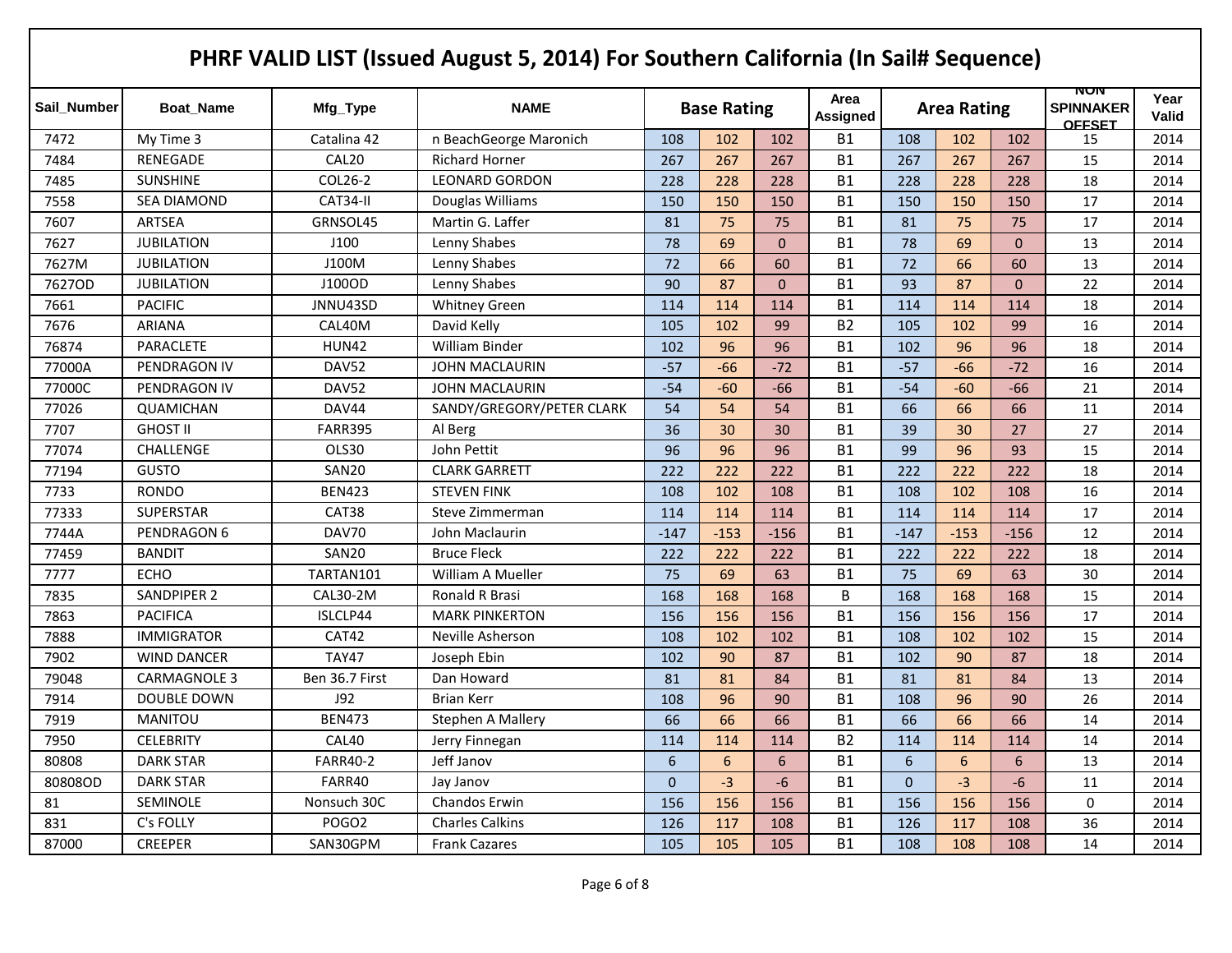|                |                        |                   | PHRF VALID LIST (Issued August 5, 2014) For Southern California (In Sail# Sequence) |       |                    |              |                  |       |                    |              |                                          |                      |
|----------------|------------------------|-------------------|-------------------------------------------------------------------------------------|-------|--------------------|--------------|------------------|-------|--------------------|--------------|------------------------------------------|----------------------|
| Sail Number    | <b>Boat Name</b>       | Mfg_Type          | <b>NAME</b>                                                                         |       | <b>Base Rating</b> |              | Area<br>Assigned |       | <b>Area Rating</b> |              | NUN<br><b>SPINNAKER</b><br><b>OFFSET</b> | Year<br><b>Valid</b> |
| 87027          | <b>FLYING DUTCHMAN</b> | HOB33             | R. VAN KREUNINGEN                                                                   | 93    | 78                 | 78           | <b>B2</b>        | 90    | 84                 | 78           | 14                                       | 2014                 |
| 87027A         | <b>FLYING DUTCHMAN</b> | HOB33M            | R. Van Kreuningen                                                                   | 75    | 57                 | 51           | <b>B2</b>        | 75    | 57                 | 51           | 14                                       | 2014                 |
| 87299          | <b>MARIE</b>           | N/M55M            | <b>Bill Rogers</b>                                                                  | $-15$ | $-12$              | $-9$         | <b>B1</b>        | $-6$  | $-9$               | $-9$         | 16                                       | 2014                 |
| 87309          | <b>PRIORITIES</b>      | OLS30             | <b>BOB &amp; VAL COLE</b>                                                           | 96    | 96                 | 96           | <b>B2</b>        | 99    | 96                 | 93           | 15                                       | 2014                 |
| 87358          | <b>SUNDAY FLYER</b>    | <b>MAR242OD</b>   | Emil Tarnosky                                                                       | 156   | 156                | 156          | <b>B1</b>        | 150   | 150                | 156          | 13                                       | 2014                 |
| 87546          | <b>THRILLER</b>        | <b>TAR10</b>      | <b>Brian Hobin</b>                                                                  | 126   | 126                | 126          | <b>B1</b>        | 126   | 126                | 126          | 13                                       | 2014                 |
| 87635          | <b>CRIMSON STAR</b>    | SAN30GP           | Lee Rhodes                                                                          | 117   | 120                | 120          | <b>B1</b>        | 120   | 120                | 120          | 15                                       | 2014                 |
| 87654          | <b>MAVERICK</b>        | SCZ70             | Chris Slagerman                                                                     | $-75$ | $-84$              | -87          | <b>B1</b>        | $-75$ | $-84$              | $-87$        | 10                                       | 2014                 |
| 87757          | <b>DIVA</b>            | Comet13           | Joseph Goodman                                                                      | 99    | 96                 | 93           | B                | 99    | 96                 | 93           | 16                                       | 2014                 |
| 87942          | <b>SCOOTER</b>         | CAPO26M1          | Liz Hjorth                                                                          | 135   | 135                | 135          | <b>B1</b>        | 135   | 135                | 135          | 16                                       | 2014                 |
| 87995          | WHIPLASH               | SCH <sub>35</sub> | TY Hokanson                                                                         | 72    | 72                 | 72           | <b>B1</b>        | 72    | 72                 | 72           | 14                                       | 2014                 |
| 93580          | <b>MARE 'ZIA</b>       | CENT40S           | James Lee                                                                           | 81    | 78                 | 78           | <b>B2</b>        | 84    | 78                 | 78           | 15                                       | 2014                 |
| 97012          | <b>VELOCE</b>          | SCH <sub>35</sub> | John Heaney                                                                         | 72    | 72                 | 72           | <b>B1</b>        | 72    | 72                 | 72           | 14                                       | 2014                 |
| 97017          | <b>LIZZIE BORDEN</b>   | MARIAH27          | (MGR)                                                                               | 129   | 132                | 132          | <b>B1</b>        | 123   | 132                | 132          | 15                                       | 2014                 |
| 97039          | KA HOLO MOANA          | <b>SOV27</b>      | Kevin Kashima                                                                       | 144   | 144                | 144          | <b>B1</b>        | 144   | 144                | 144          | 15                                       | 2014                 |
| 97041          | SQUALL                 | CAT34T            | Gary Brockman                                                                       | 141   | 141                | 141          | <b>B1</b>        | 141   | 141                | 141          | 16                                       | 2014                 |
| 97071          | <b>HARD HABIT</b>      | <b>MAR242OD</b>   | <b>BRUCE WARREN</b>                                                                 | 156   | 156                | 156          | <b>B1</b>        | 150   | 150                | 156          | 13                                       | 2014                 |
| 97090          | <b>PAKALA</b>          | EXP37             | Joe Barry                                                                           | 72    | 72                 | 72           | <b>B1</b>        | 72    | 72                 | 72           | 0                                        | 2014                 |
| 97228          | <b>VELERITO</b>        | <b>MAR242OD</b>   | <b>Brack Duker</b>                                                                  | 156   | 156                | 156          | <b>B1</b>        | 150   | 150                | 156          | 13                                       | 2014                 |
| 97264          | OFF THE WAGON          | Mar242OD          | <b>Richard Mainland</b>                                                             | 156   | 156                | 156          | B!               | 150   | 150                | 156          | 13                                       | 2014                 |
| 97287          | <b>TIME CAPSULE</b>    | Merit25           | Malbasa                                                                             | 168   | 168                | 168          | <b>B1</b>        | 168   | 168                | 168          | 16                                       | 2014                 |
| 97321          | <b>BAD WOLF</b>        | <b>MAR242OD</b>   | Leonard J. Abbeduto                                                                 | 156   | 156                | 156          | <b>B1</b>        | 150   | 150                | 156          | 12                                       | 2014                 |
| 97626A         | <b>NITRO</b>           | J33               | JOHN C. MESSENGER                                                                   | 81    | 81                 | 81           | <b>B2</b>        | 84    | 84                 | 84           | 14                                       | 2014                 |
| 97656          | <b>HOLUA</b>           | SCZ70             | <b>Brack Duker</b>                                                                  | $-75$ | $-84$              | $-87$        | <b>B1</b>        | $-75$ | $-84$              | $-87$        | 10                                       | 2014                 |
| 97656A         | <b>HOLUA</b>           | SCZ70             | <b>Brack Duker</b>                                                                  | $-72$ | $-84$              | $-84$        | <b>B1</b>        | $-72$ | $-84$              | $-84$        | 10                                       | 2014                 |
| 97668          | <b>SECOND WIND</b>     | CAL25             | <b>GERALD A. VELLUTINI</b>                                                          | 222   | 222                | 222          | <b>B2</b>        | 222   | 222                | 222          | 17                                       | 2014                 |
| 97947          | <b>TRUE BLUE</b>       | <b>MAR242OD</b>   | Dawson                                                                              | 156   | 156                | 156          | <b>B1</b>        | 150   | 150                | 156          | 13                                       | 2014                 |
| <b>PC43</b>    | <b>BLUE CHIP</b>       | KET32             | Phil Chase                                                                          | 144   | 144                | 144          | <b>B1</b>        | 150   | 150                | 150          | 13                                       | 2014                 |
| US1050         | <b>Blue Bird</b>       | CaPRI22           | Mark Sentyrz                                                                        | 210   | 210                | 210          | <b>B1</b>        | 210   | 210                | 210          | 0                                        | 2014                 |
| <b>US54OD</b>  | RUDA WAKENING          | Melges24          | Charlie Bielecki                                                                    | 90    | 66                 | 60           | <b>B1</b>        | 90    | 66                 | 60           | 11                                       | 2014                 |
| US662          | VOODOO CHICKEN         | SAN20             | Strasser                                                                            | 222   | 222                | 222          | <b>B1</b>        | 222   | 222                | 222          | 18                                       | 2014                 |
| <b>USA 020</b> | SLAPSHOT               | Open6.50          | Robert Bray                                                                         | 90    | 72                 | 63           | <b>B1</b>        | 90    | 72                 | 63           | 27                                       | 2014                 |
| <b>USA 15</b>  | <b>HUCKLEBERRY 2</b>   | FARR30            | Jim Murrell                                                                         | 54    | 42                 | 42           | <b>B1</b>        | 54    | 42                 | 42           | 14                                       | 2014                 |
| <b>USA 173</b> | KINDRED SPIRIT         | VIPER640OD        | Glenn Griley                                                                        | 111   | 90                 | $\mathbf{0}$ | <b>B1</b>        | 111   | 90                 | $\mathbf{0}$ | 42                                       | 2014                 |
| <b>USA 271</b> | CHAOS                  | Soling            | Sheri Hunt                                                                          | 162   | 162                | 162          | <b>B1</b>        | 162   | 162                | 162          | 18                                       | 2014                 |